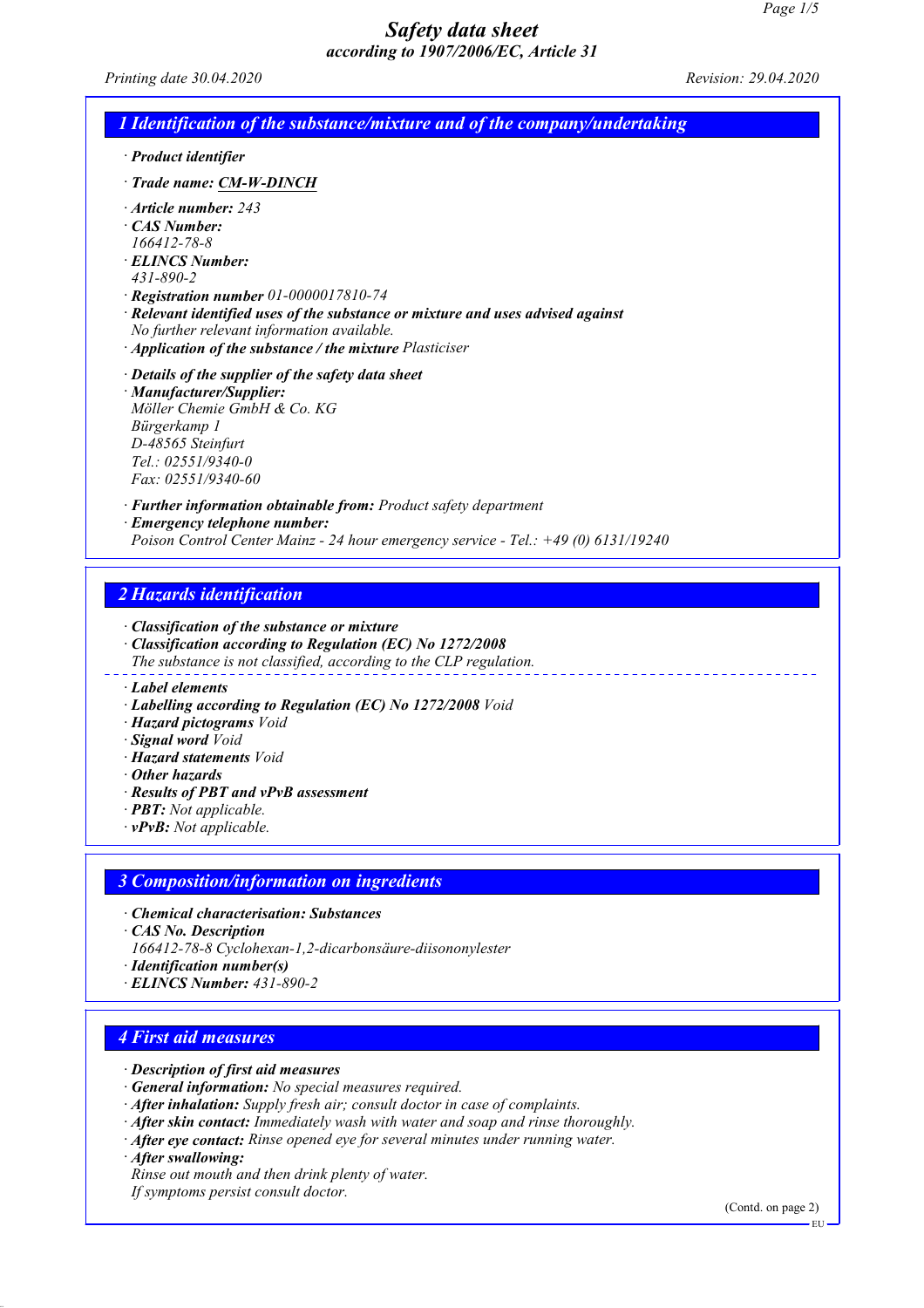*Printing date 30.04.2020 Revision: 29.04.2020*

(Contd. of page 1)

*Trade name: CM-W-DINCH*

- *· Information for doctor:*
- *· Most important symptoms and effects, both acute and delayed No further relevant information available.*
- *· Indication of any immediate medical attention and special treatment needed*
- *No further relevant information available.*

#### *5 Firefighting measures*

- *· Extinguishing media*
- *· Suitable extinguishing agents: CO2, powder or water spray. Fight larger fire with alcohol resistant foam.*
- *· For safety reasons unsuitable extinguishing agents: Water with full jet*
- *· Special hazards arising from the substance or mixture Carbon monoxide, carbon dioxide*
- *· Advice for firefighters*
- *· Protective equipment: Wear self-contained respiratory protective device.*
- *· Additional information*
- *Collect contaminated fire fighting water separately. It must not enter the sewage system.*

### *6 Accidental release measures*

- *· Personal precautions, protective equipment and emergency procedures Avoid contact with eyes and skin*
- *· Environmental precautions: Do not allow to enter sewers/ surface or ground water.*
- *· Methods and material for containment and cleaning up:*
- *Absorb with liquid-binding material (sand, diatomaceous earth, acid binder, universal binder, sawdust).*
- *· Reference to other sections*
- *No dangerous substances are released.*
- *See Section 7 for information on safe handling.*
- *See Section 8 for information on personal protection equipment.*

*See Section 13 for disposal information.*

### *7 Handling and storage*

- *· Handling:*
- *· Precautions for safe handling Avoid contact with eyes and skin.*
- *· Information about fire and explosion protection: No special measures required.*
- *· Conditions for safe storage, including any incompatibilities*
- *· Storage:*
- *· Requirements to be met by storerooms and receptacles: Store in a cool location.*
- *Store only in the original receptacle.*
- *· Information about storage in one common storage facility: Store away from oxidising agents.*
- *· Further information about storage conditions: None.*
- *· Specific end use(s) No further relevant information available.*

## *8 Exposure controls/personal protection*

*· Additional information about design of technical facilities: No further data; see item 7.*

*· Control parameters*

- *· Ingredients with limit values that require monitoring at the workplace: Not required.*
- *· Additional information: The lists valid during the making were used as basis.*

*· Exposure controls*

- *· Personal protective equipment:*
- *· General protective and hygienic measures:*
- *The usual precautionary measures are to be adhered to when handling chemicals.*
- *· Respiratory protection: Suitable respiratory protective device recommended.*

(Contd. on page 3)

EU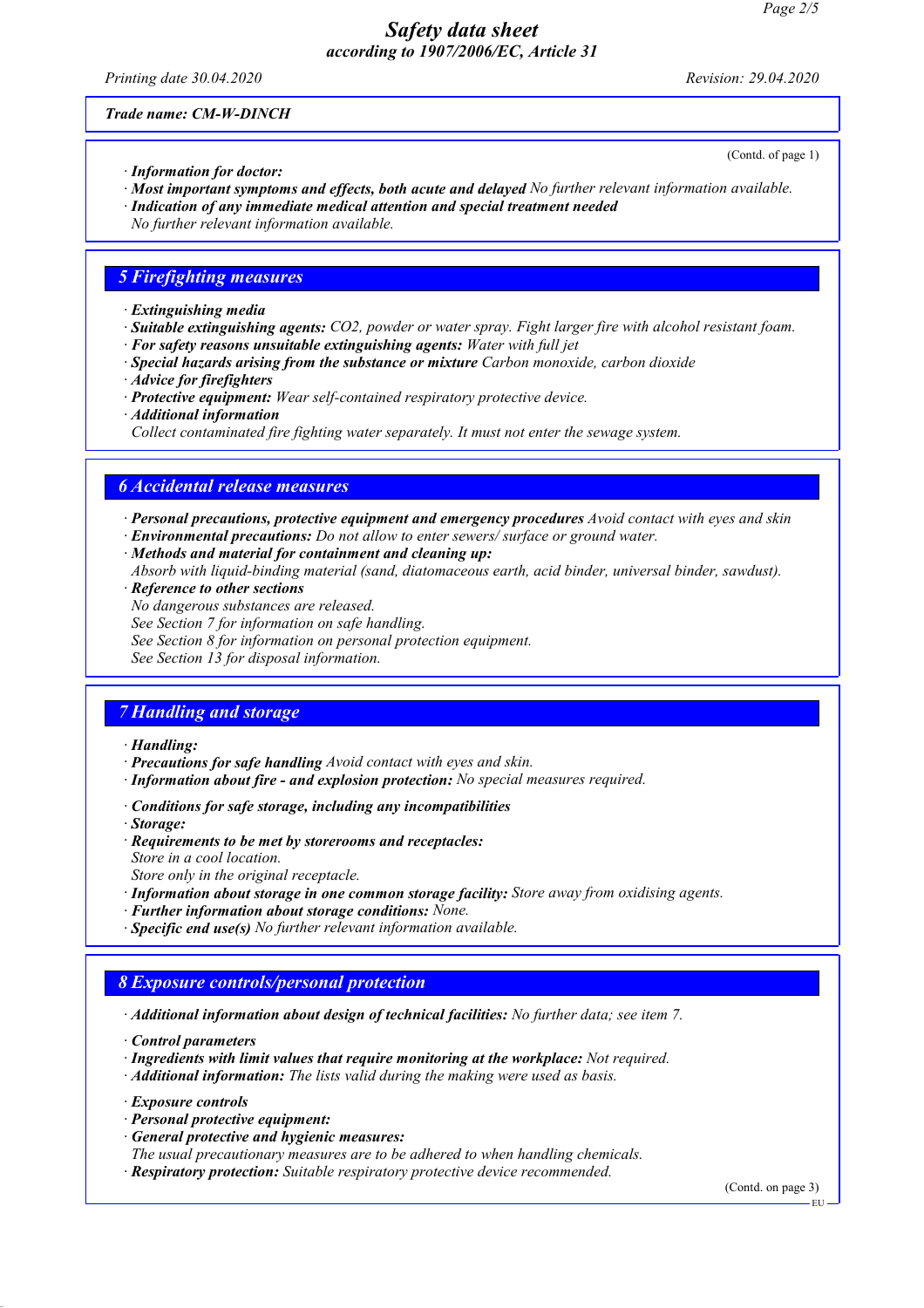#### *Printing date 30.04.2020 Revision: 29.04.2020*

(Contd. of page 2)

#### *Trade name: CM-W-DINCH*

#### *· Protection of hands:*

*Selection of the glove material on consideration of the penetration times, rates of diffusion and the degradation*

# *· Material of gloves*

*Nitrile rubber, NBR*

*The selection of the suitable gloves does not only depend on the material, but also on further marks of quality and varies from manufacturer to manufacturer.*

#### *· Penetration time of glove material*

*The exact break through time has to be found out by the manufacturer of the protective gloves and has to be observed.*

*· Eye protection:*

*Tightly sealed goggles*

*· Body protection: Protective work clothing*

| <b>9 Physical and chemical properties</b>               |                                               |
|---------------------------------------------------------|-----------------------------------------------|
| · Information on basic physical and chemical properties |                                               |
| <b>General Information</b>                              |                                               |
| $\cdot$ Appearance:                                     |                                               |
| Form:                                                   | Fluid                                         |
| Colour:                                                 | Colourless                                    |
| Odour:                                                  | Mild                                          |
| · Odour threshold:                                      | Not determined.                               |
| $\cdot$ pH-value:                                       | Not determined.                               |
| · Change in condition                                   |                                               |
| Melting point/freezing point:                           | Undetermined.                                 |
| Initial boiling point and boiling range: not determined |                                               |
| · Flash point:                                          | 224 °C                                        |
| · Flammability (solid, gas):                            | Not applicable.                               |
| · Ignition temperature:                                 | 330 $\degree$ C                               |
| · Decomposition temperature:                            | Not determined.                               |
| $\cdot$ Auto-ignition temperature:                      | Not determined.                               |
| · Explosive properties:                                 | Product does not present an explosion hazard. |
| · Explosion limits:                                     |                                               |
| Lower:                                                  | Not determined.                               |
| <b>Upper:</b>                                           | Not determined.                               |
| $\cdot$ Vapour pressure at 20 °C:                       | $< 0.001$ hPa                                 |
| $\cdot$ Density at 20 °C:                               | $0.944 - 0.954$ g/cm <sup>3</sup>             |
| $\cdot$ Relative density                                | Not determined.                               |
| · Vapour density                                        | Not determined.                               |
| $\cdot$ Evaporation rate                                | Not determined.                               |
| · Solubility in / Miscibility with                      |                                               |
| water at $20^{\circ}$ C:                                | $< 0.02$ g/l                                  |
| · Partition coefficient: n-octanol/water:               | Not determined.                               |
| · Viscosity:                                            |                                               |
| Dynamic at $20^{\circ}$ C:                              | 44 - 60 mPas                                  |

(Contd. on page 4)

EU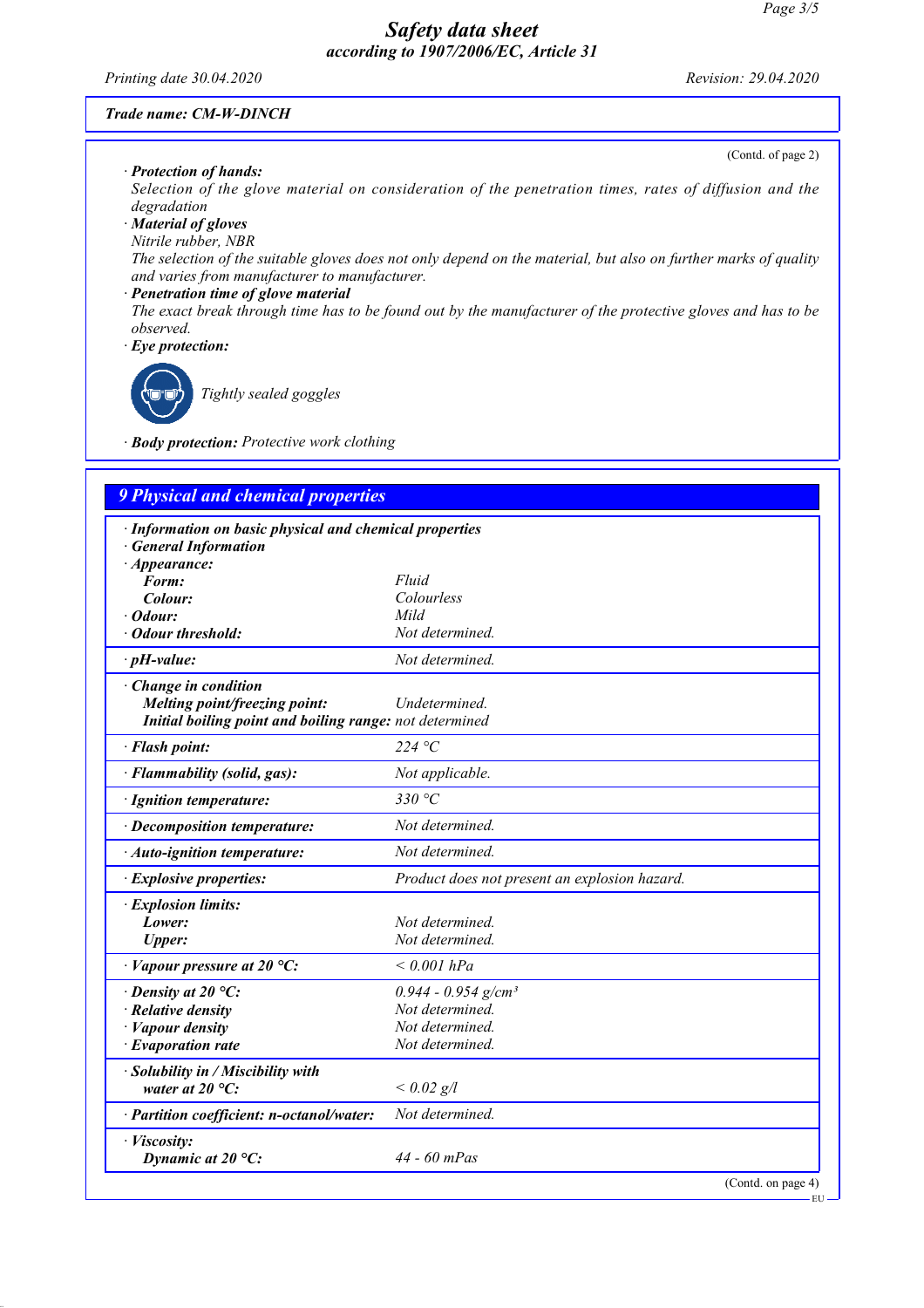*Printing date 30.04.2020 Revision: 29.04.2020*

(Contd. of page 3)

*Trade name: CM-W-DINCH*

**Kinematic:** *Not determined. Chinemation Not determined. Not determined. · Other information No further relevant information available.*

# *10 Stability and reactivity*

- *· Reactivity No further relevant information available.*
- *· Chemical stability*
- *· Thermal decomposition / conditions to be avoided: To avoid thermal decomposition do not overheat.*
- *· Possibility of hazardous reactions Reacts with strong oxidising agents.*
- *· Conditions to avoid No further relevant information available.*
- *· Incompatible materials: Strong oxidizing agents*

# *11 Toxicological information*

- *· Information on toxicological effects*
- *· Acute toxicity Based on available data, the classification criteria are not met.*
- *· Primary irritant effect:*
- *· Skin corrosion/irritation Slight irritant effect possible does not require labeling.*
- *· Serious eye damage/irritation Low irritation possible not required for identification.*
- *· Respiratory or skin sensitisation Based on available data, the classification criteria are not met.*
- *· CMR effects (carcinogenity, mutagenicity and toxicity for reproduction)*
- *· Germ cell mutagenicity Based on available data, the classification criteria are not met.*
- *· Carcinogenicity Based on available data, the classification criteria are not met.*
- *· Reproductive toxicity Based on available data, the classification criteria are not met.*
- *· STOT-single exposure Based on available data, the classification criteria are not met.*
- *· STOT-repeated exposure Based on available data, the classification criteria are not met.*
- *· Aspiration hazard Based on available data, the classification criteria are not met.*

## *12 Ecological information*

- *· Toxicity*
- *· Aquatic toxicity:*
- *EC50 / 48 h> 100 mg / l (Daphnia magna)*
- *EC50 / 72 h> 100 mg / l (Scenedesmus subspicatus)*
- *LC50 / 96 h> 100 mg / l (Brachydanio rerio)*
- *· Persistence and degradability Easily biodegradable*
- *· Behaviour in environmental systems:*
- *· Bioaccumulative potential No further relevant information available.*
- *· Mobility in soil No further relevant information available.*
- *· Additional ecological information:*
- *· General notes:*

*Water hazard class 1 (German Regulation) (Self-assessment): slightly hazardous for water*

*Do not allow undiluted product or large quantities of it to reach ground water, water course or sewage system.*

- *· Results of PBT and vPvB assessment*
- *· PBT: Not applicable.*
- *· vPvB: Not applicable.*
- *· Other adverse effects No further relevant information available.*

### *13 Disposal considerations*

- *· Waste treatment methods*
- *· Recommendation Disposal according to local regulations.*

(Contd. on page 5)

EU